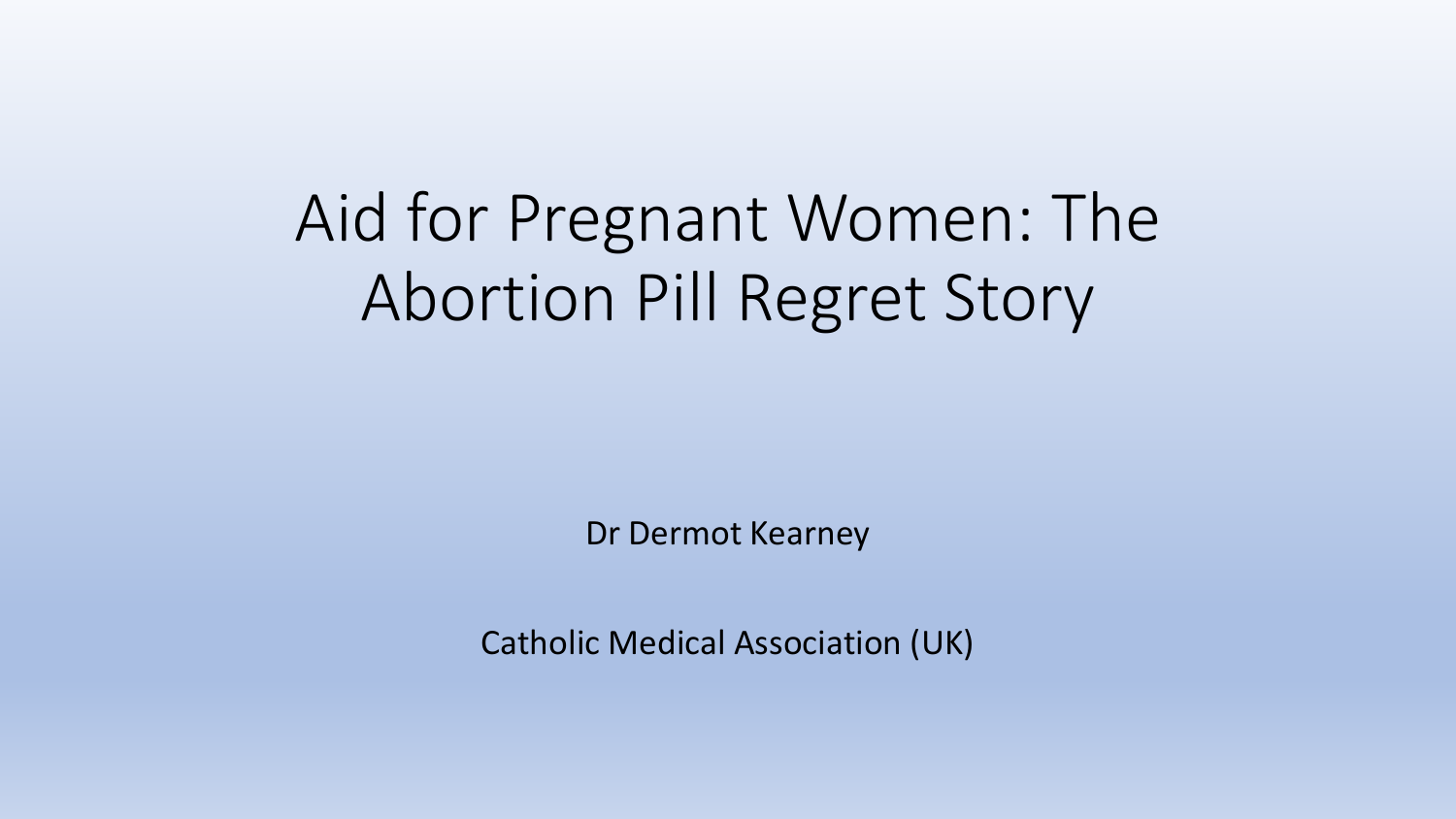## Abortion in the UK

- England & Wales: 209,917 in 2020 [highest number ever]
- Scotland: 13,815 in 2020 [second highest ever]
- Northern Ireland: 664 from March 31st 2020 to October 1st 2020

In England & Wales, **85% of all abortions** were medicallyinduced in 2020 (increased from 79% in 2019 and 43% in 2010).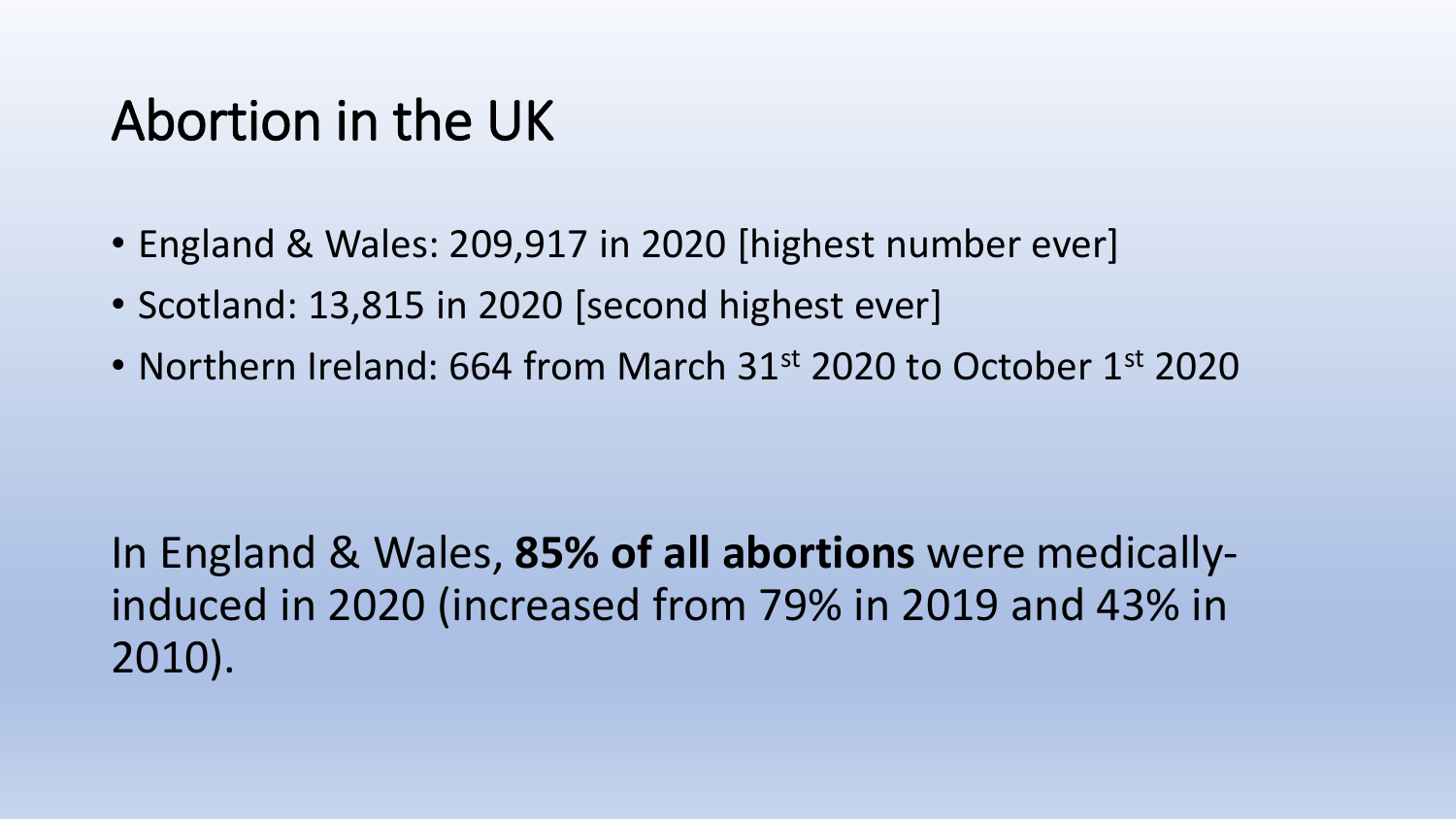#### Abortions, procedures, percentages, England and Wales, 2010 to 2020

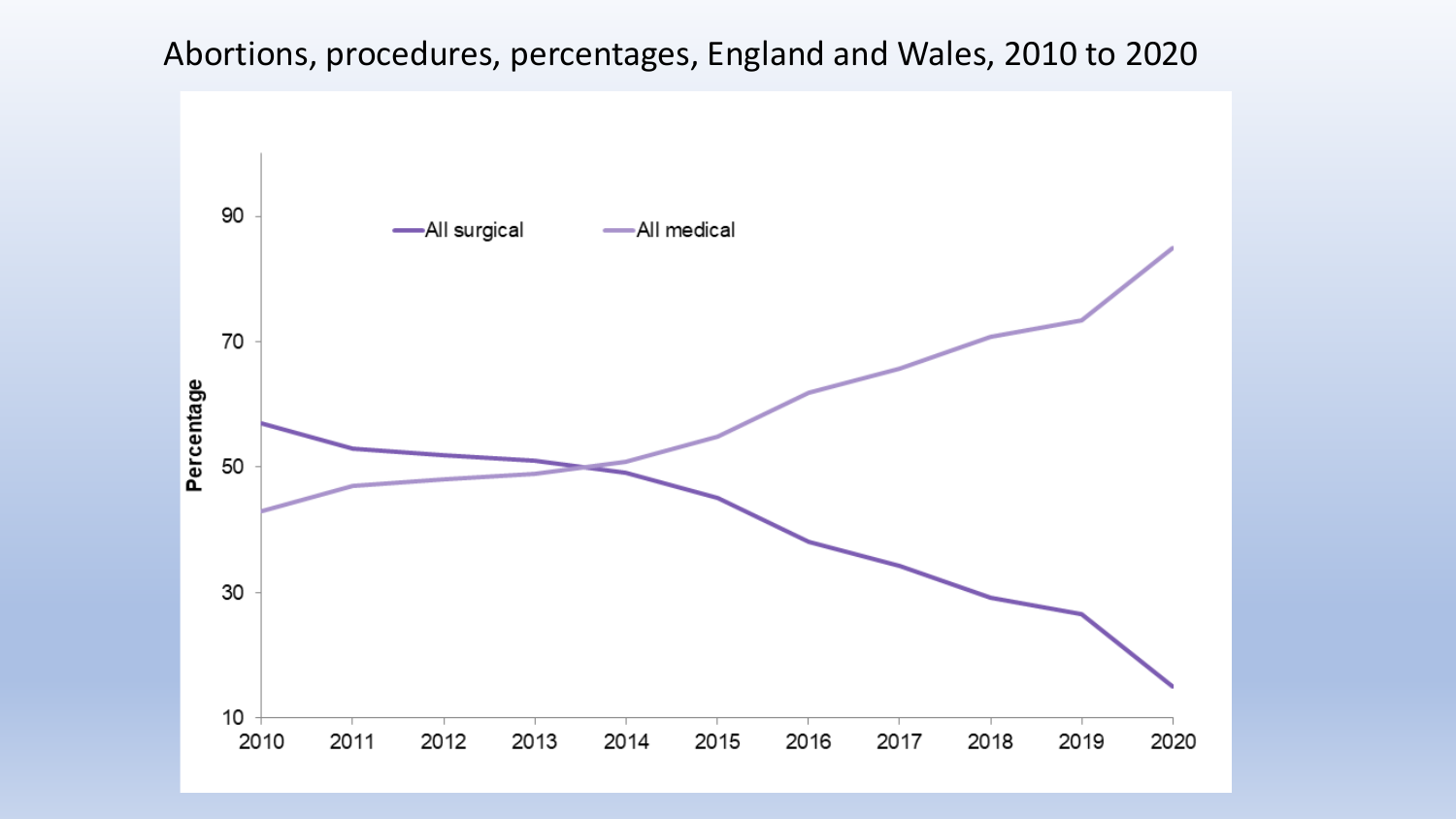#### Real Concerns

#### 1. Concerns related to the drugs used in inducing pharmacological abortion – *Mifepristone and Misoprostol*

**500 women per month require emergency NHS care in the UK with complications directly related to pharmacologically-induced abortion (1 in 17)**

- Incomplete abortion
- Major haemorrhage
- Sepsis
- Severe pain and distress
- Emotional trauma

*2. Concerns related to the actual process – as most abortion pills now supplied by post following a telephone "consultation".*

- *Coercion*
- *Surreptitious use*
- *Facilitates trafficking & abuse to remain undetected*
- *Missed ectopic pregnancies*
- *Failure to accurately determine gestational age*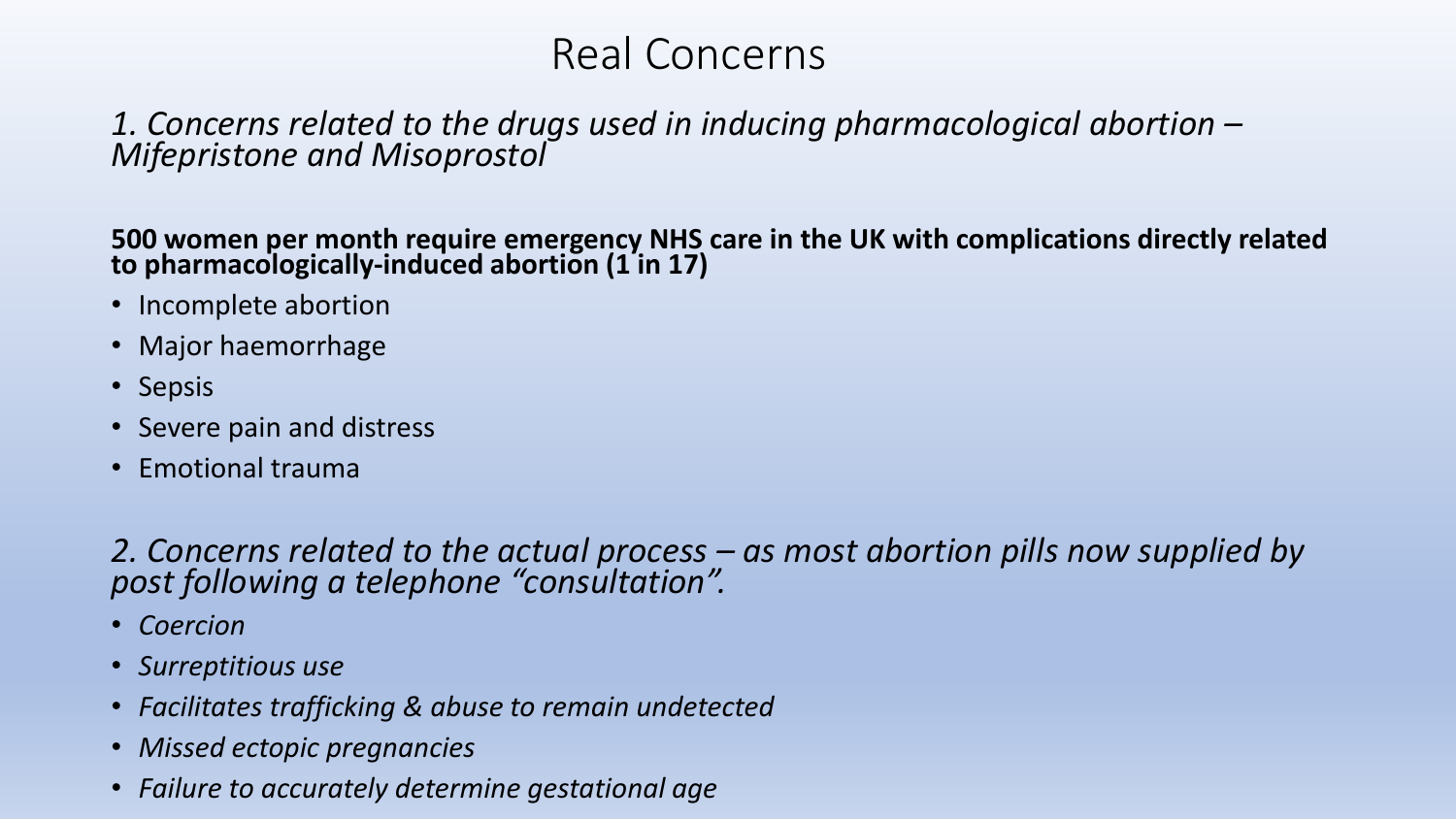Medical abortion: Royal College of Obstetricians & Gynaecologists recommended protocol

- Up to 63 days gestation:

**Mifepristone** 200mg as a single oral dose followed by **Misoprostol**  800mcg (vaginal, buccal or sublingual administration) 24-48 hours later

- 64 days to 13 weeks and 6 days gestation:

**Mifepristone** 200mg as a single oral dose followed by **Misoprostol**  800mcg (vaginal, buccal or sublingual) 24-48 hours later and followed by additional Misoprostol 400mcg every 3 hours until abortion occurs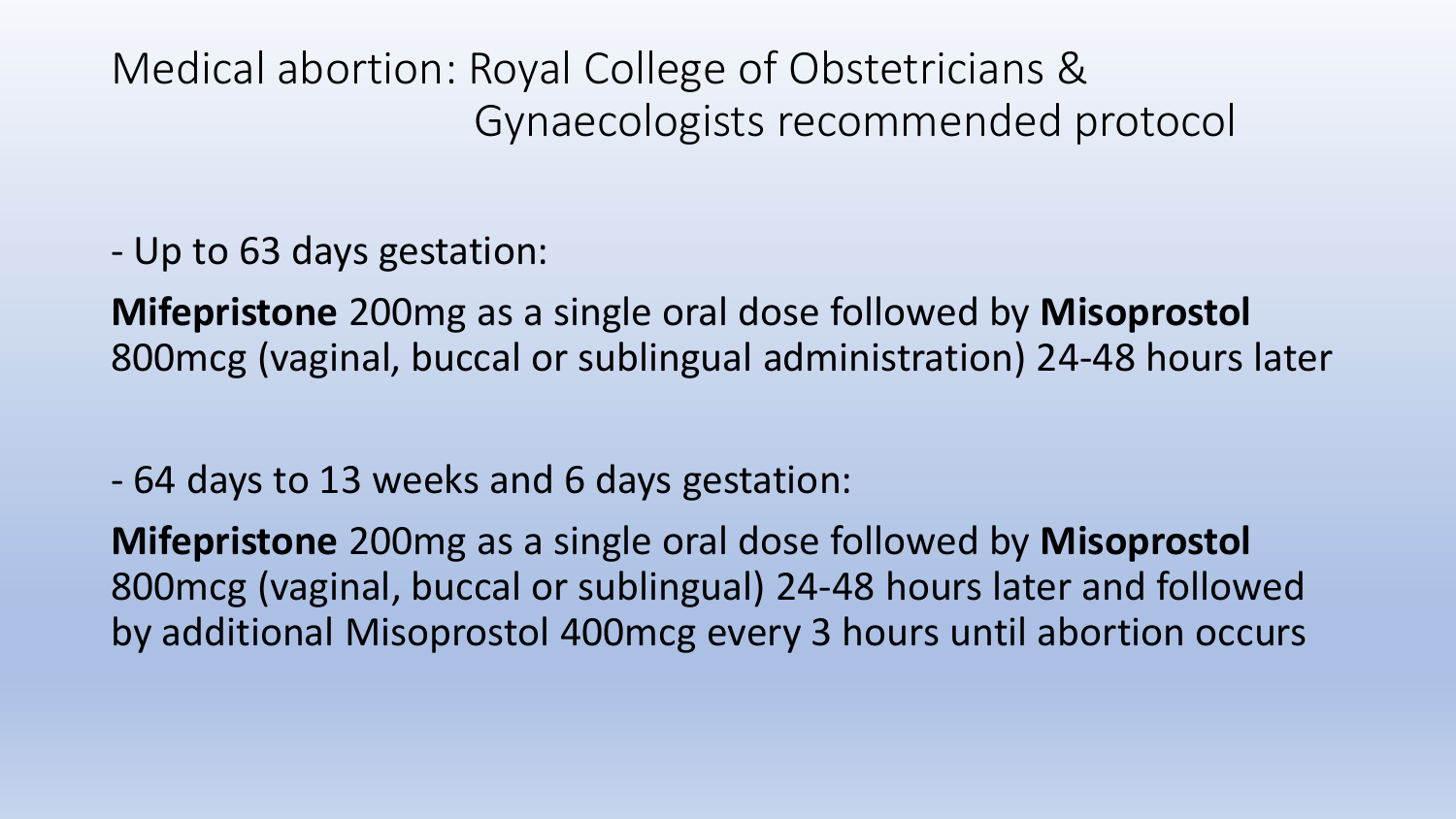## Rationale for Abortion Pill Reversal

- First abortion pill Mifepristone / RU486
- Competes for and binds to Progesterone receptors
- Blocking essential actions of Progesterone to maintain pregnancy
- Decidual necrosis and placental separation
- Progesterone supplementation
- Administered promptly
- High doses
- Competes for Progesterone receptor sites with Mifepristone
- Can prevent ongoing effects of Mifepristone and preserve pregnancy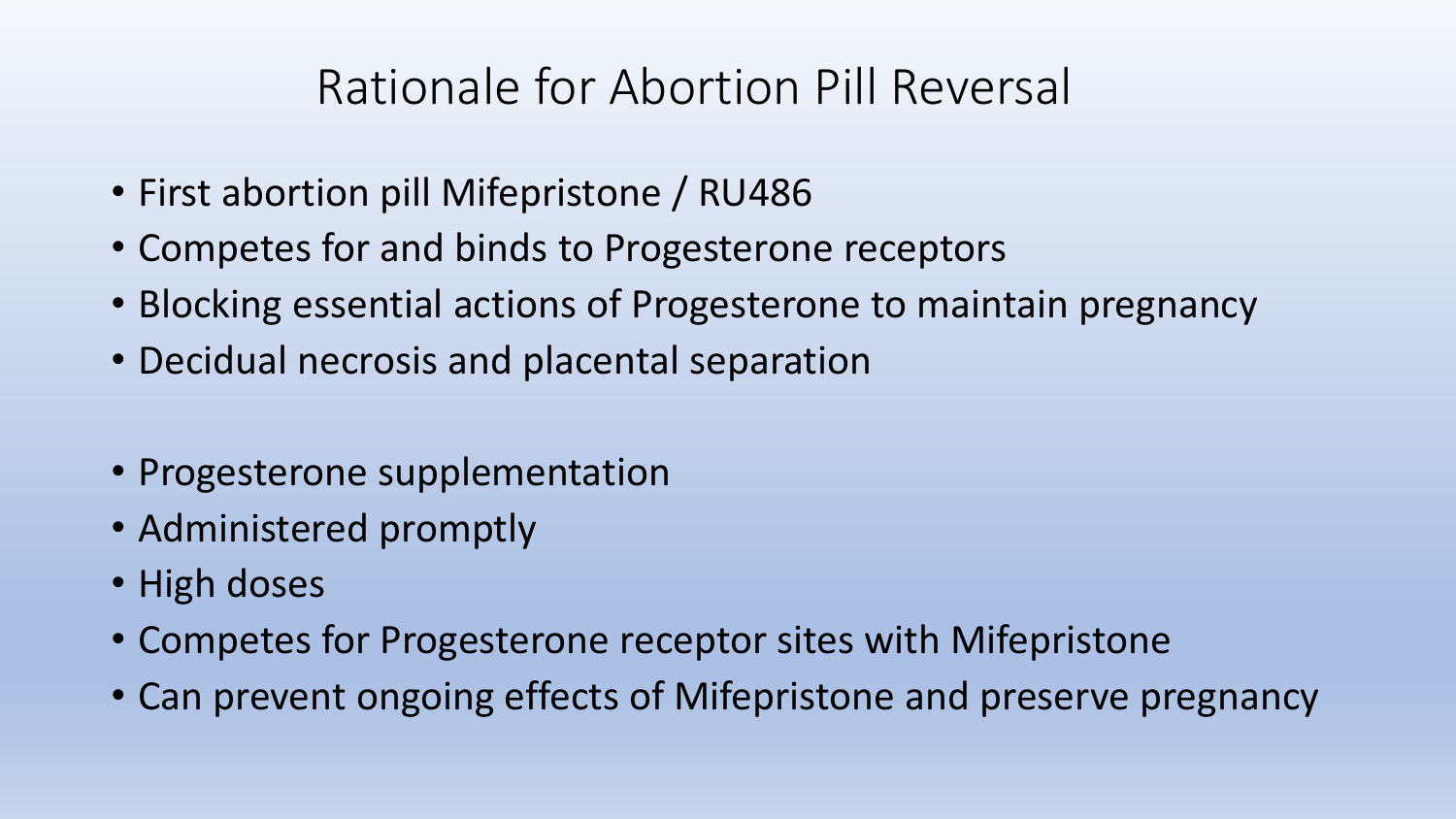Abortion Pill Reversal: Can the effect of Mifepristone be prevented or reversed? Questions addressed by CMA (UK) 2014-2020

- Is there a **demand** for "abortion pill reversal"?
- What is the scientific basis for reversal therapy?
- How **effective** is "reversal treatment"?
- What objections may be raised to promotion of abortion pill reversal?
- Are there any inherent **risks / dangers** with reversal therapy?
- What steps can be taken to establish an effective APR service?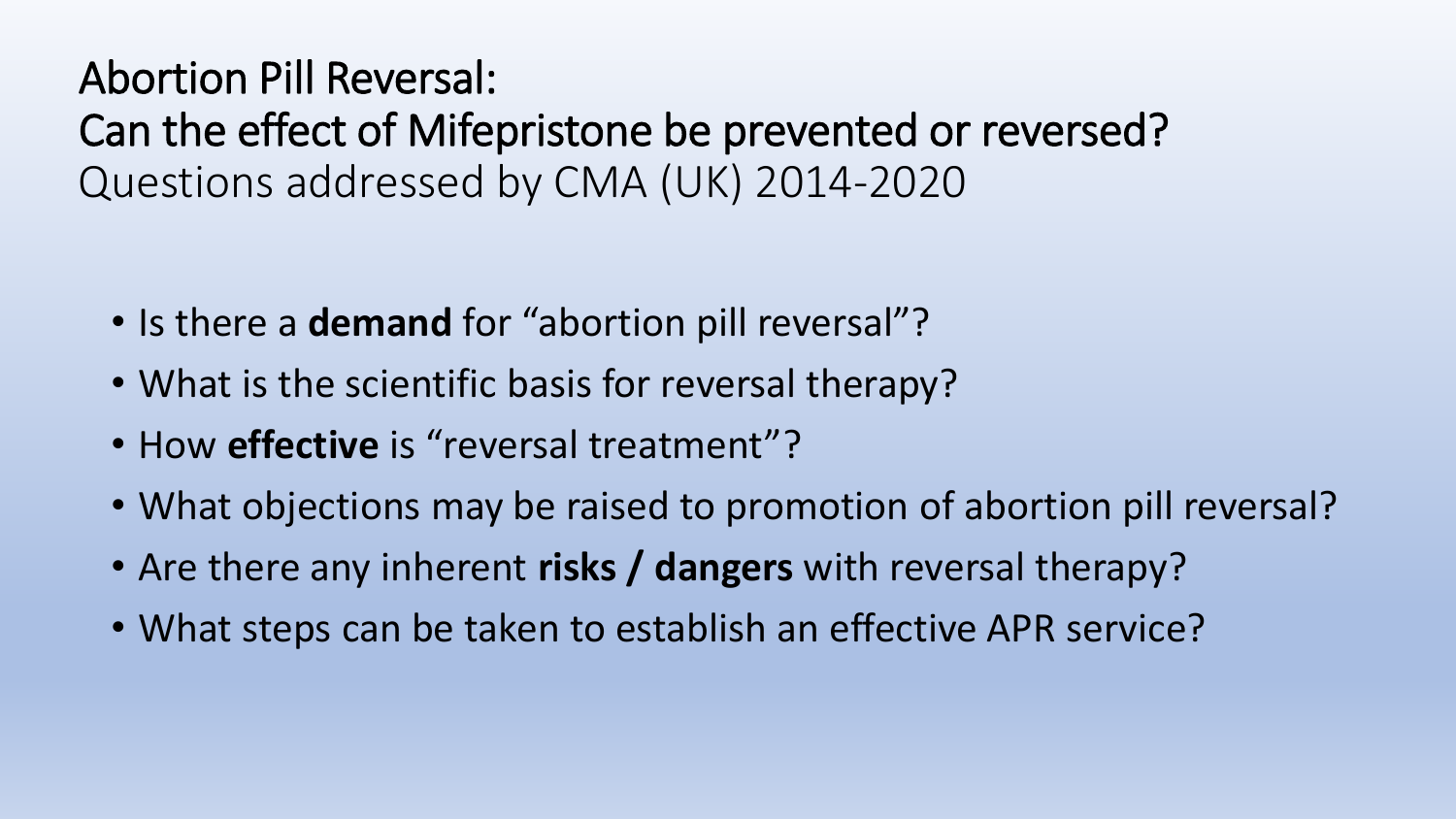## Use of Progesterone Supported by basic science

- Animal studies
- Yamabe et al, Japan 1989
- Pregnant rats
- Control group study
- Mifepristone group: 33% pup survival
- Mifepristone + Progesterone group: 100% pup survival
- Characteristic changes noted in the endometrium and ovaries of the Mifepristone treated group. These features absent in the group treated with additional Progesterone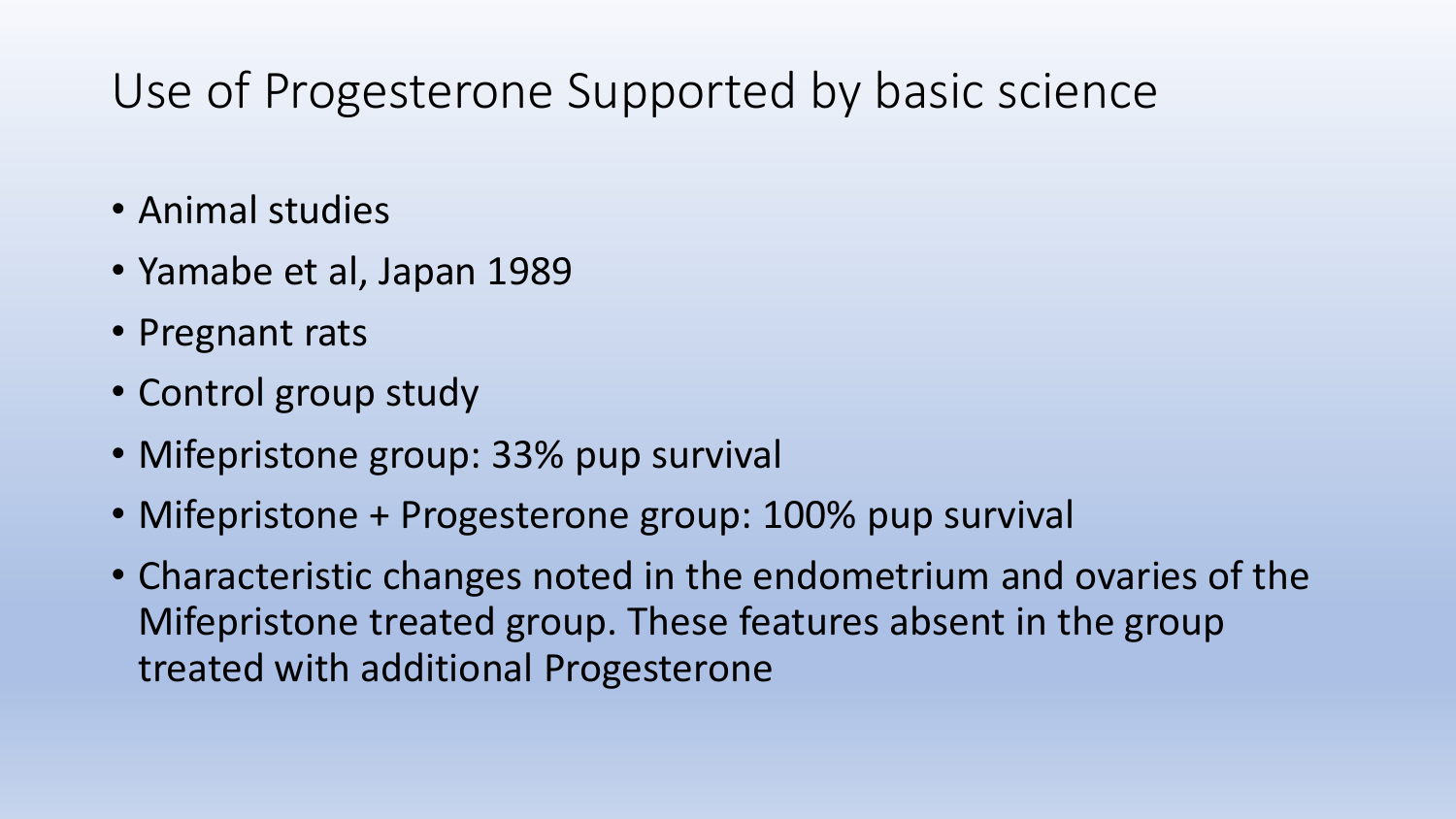### APR Success rates from studies in humans

Continuing foetal survival and pregnancy preservation rates:

- After Mifepristone alone but no Progesterone therapy: <25% survival

- After Mifepristone alone and subsequent Progesterone (oral regime) 68% survival

- After Mifepristone alone and subsequent Progesterone (IM injection regime) 64% survival

*Case Series Detailing the Successful Reversal of the Effects of Mifepristone Using Progesterone* - *Delgado et al, Issues in Law & Medicine. 2018:33(1);3- 14*)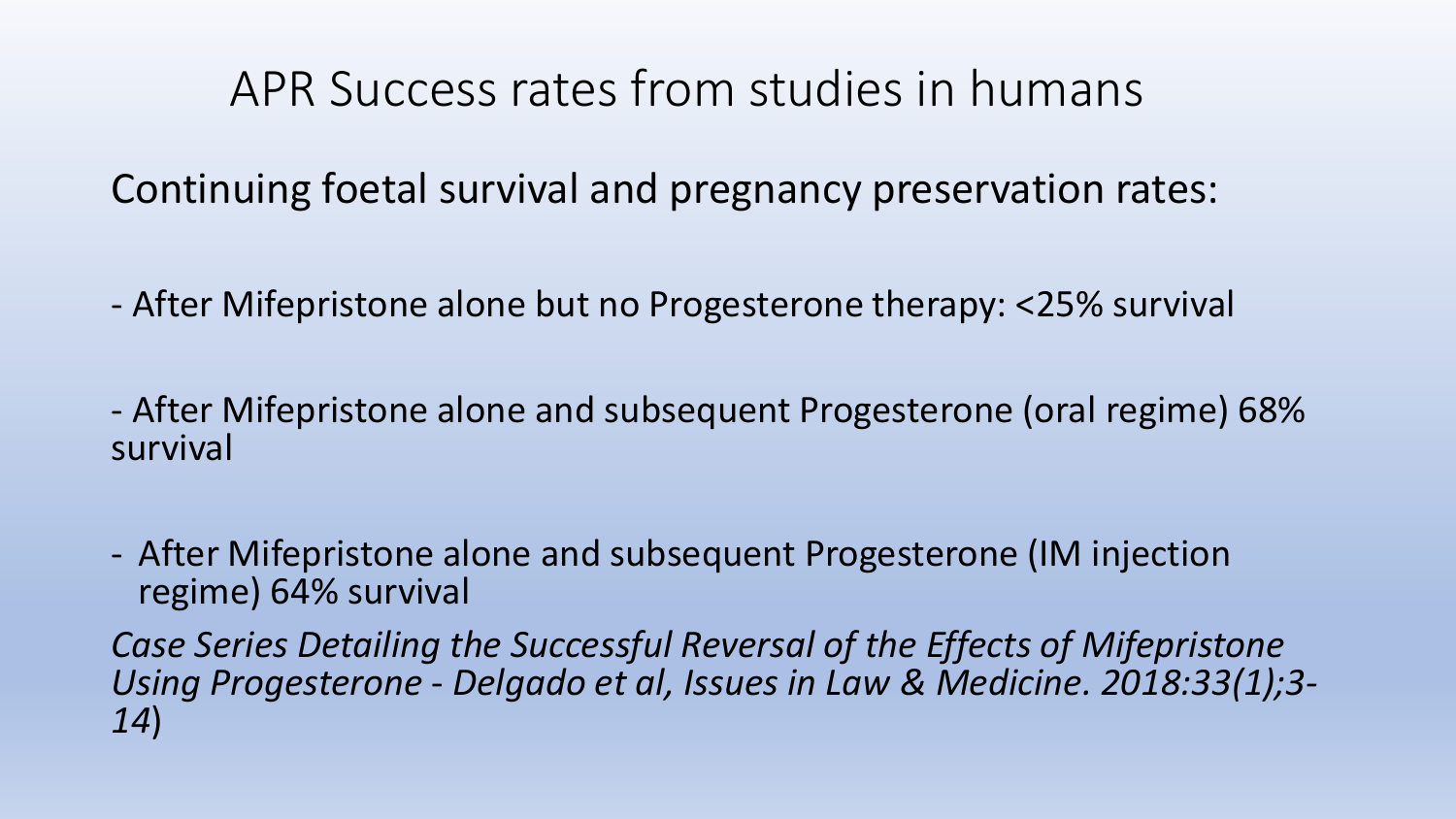## Survival rates with abortion reversal therapy

• *A major factor in predicting likelihood of foetal survival was the gestational age at the time of Mifepristone ingestion:*

- Earlier gestation less likely for foetus to survive
- Later gestation very likely to survive
- Gestation <49 days: survival 25% even with Progesterone therapy
- Gestation >63 days: survival 77% with Progesterone therapy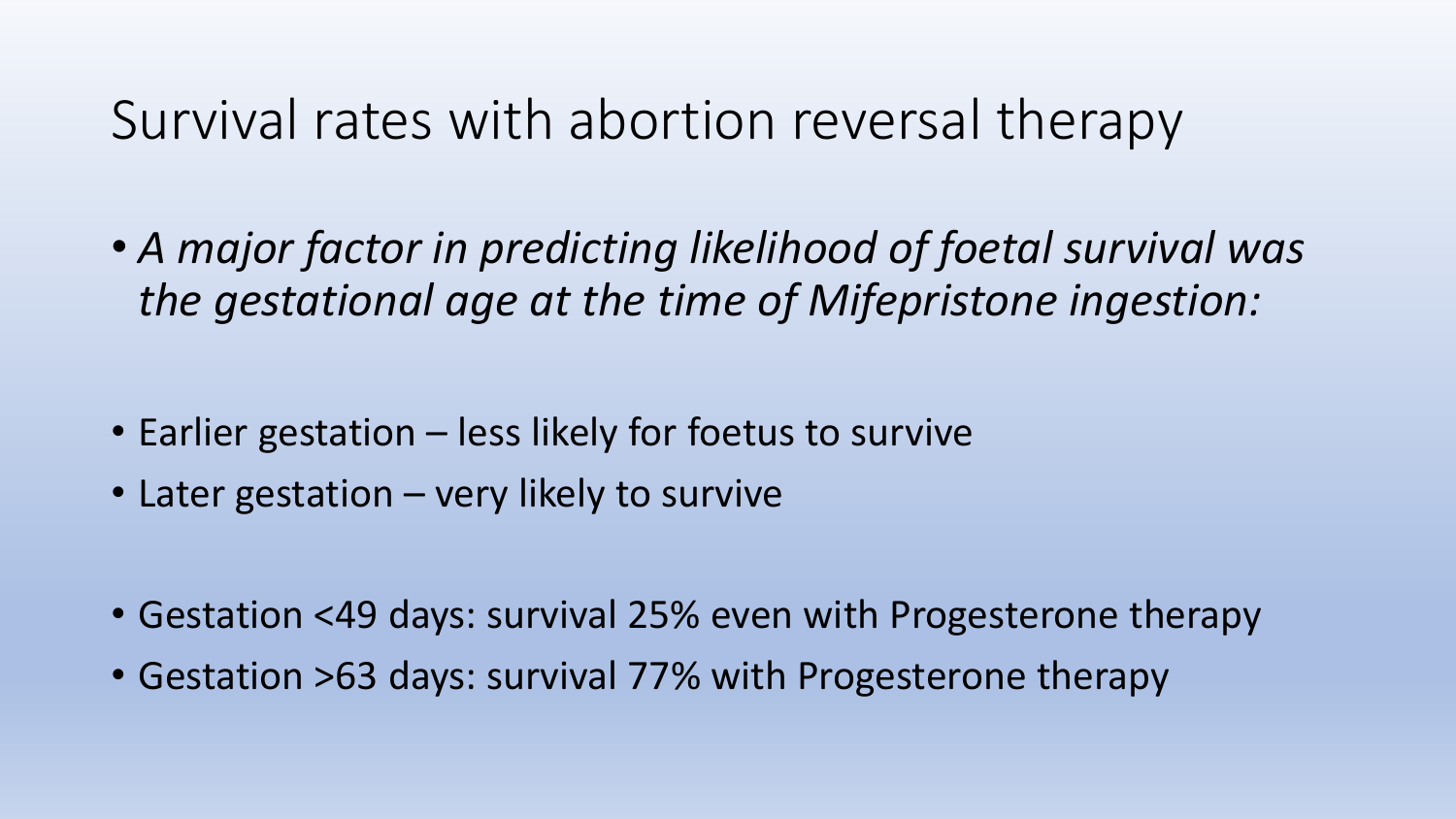## Abortion Pill Reversal Treatment Regimens

- Oral Progesterone (micronized capsules): Utrogestan 100mg
- 400mg bid x 3 days followed by
- 400mg daily (or 200mg bid) until week 15

or

- Progesterone vaginal pessaries: Cyclogest 400mg
- 400mg tds x 5 days followed by
- 400mg x 5 days followed by
- 400mg daily until week 15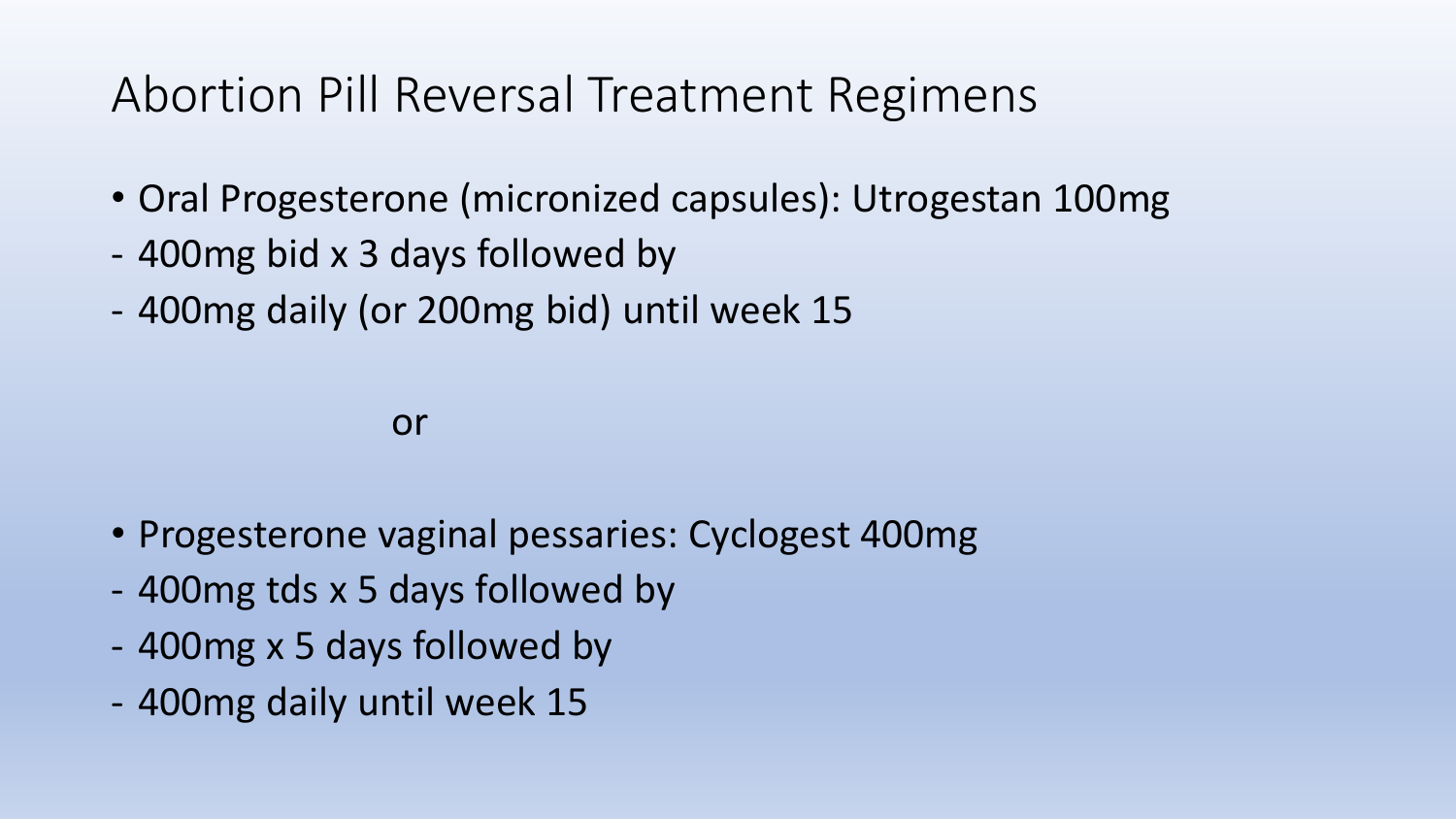#### Summary of APR outcomes in UK May 2020-April 2021

- Total number of calls for help 144
- Total number who commenced APR 91 (63.2%)
- Total number who continued APR 67 (46.5%)
- Total number lost to follow-up 8 (8.8%)
- Total number with continuing pregnancies 32 (32 of 67 = 47.8%)

Babies born – 32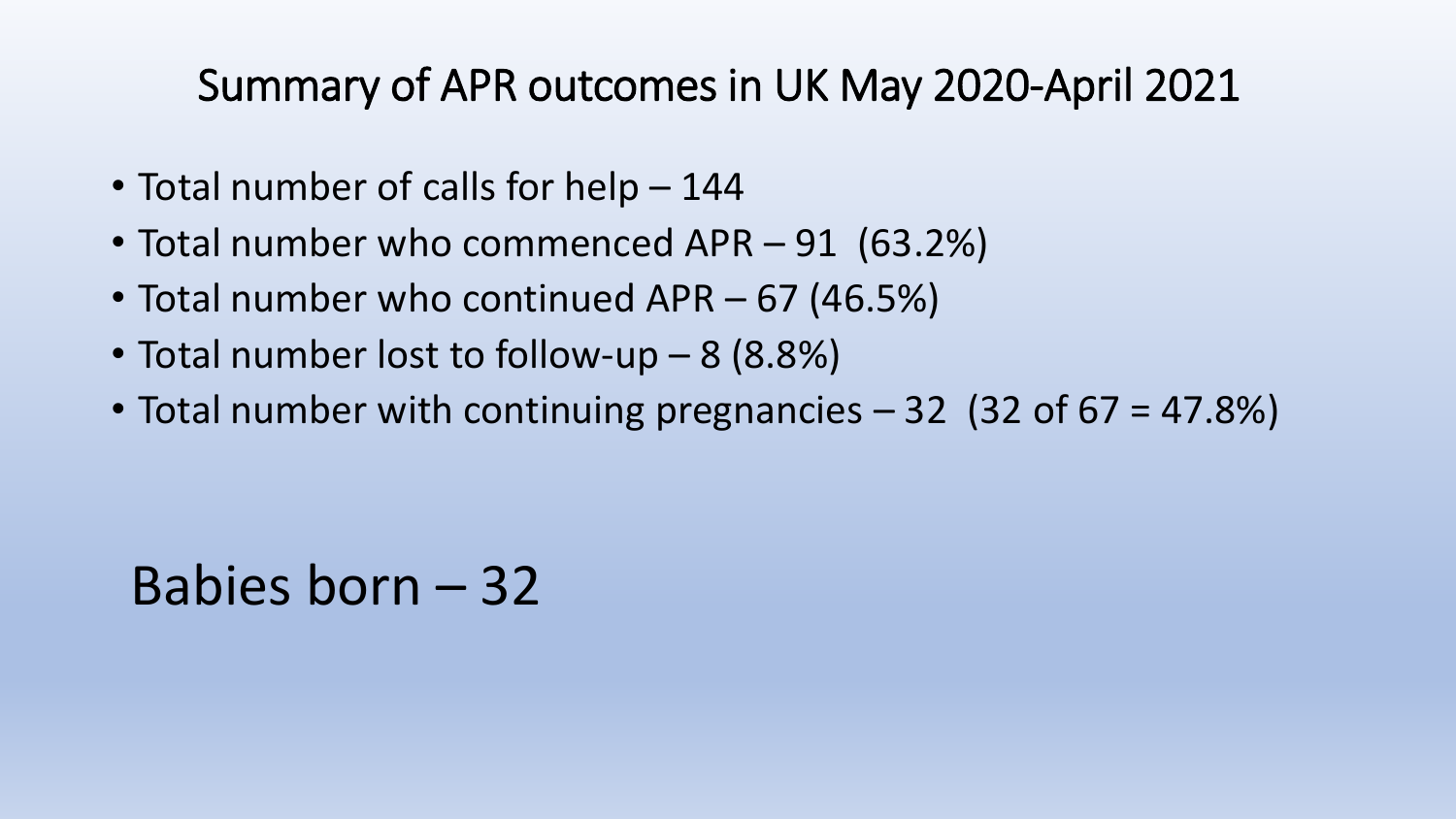## Summary of Outcomes in the UK

- 32 lives births out of 67 = success rate 48%
- 32 live births out of 60 (excluding late miscarriage) = success rate 53%
- 39 successful responses to APR out of 67 = success rate 58% (32 live births + 7 late miscarriages)

### Overall success rate: 48-58%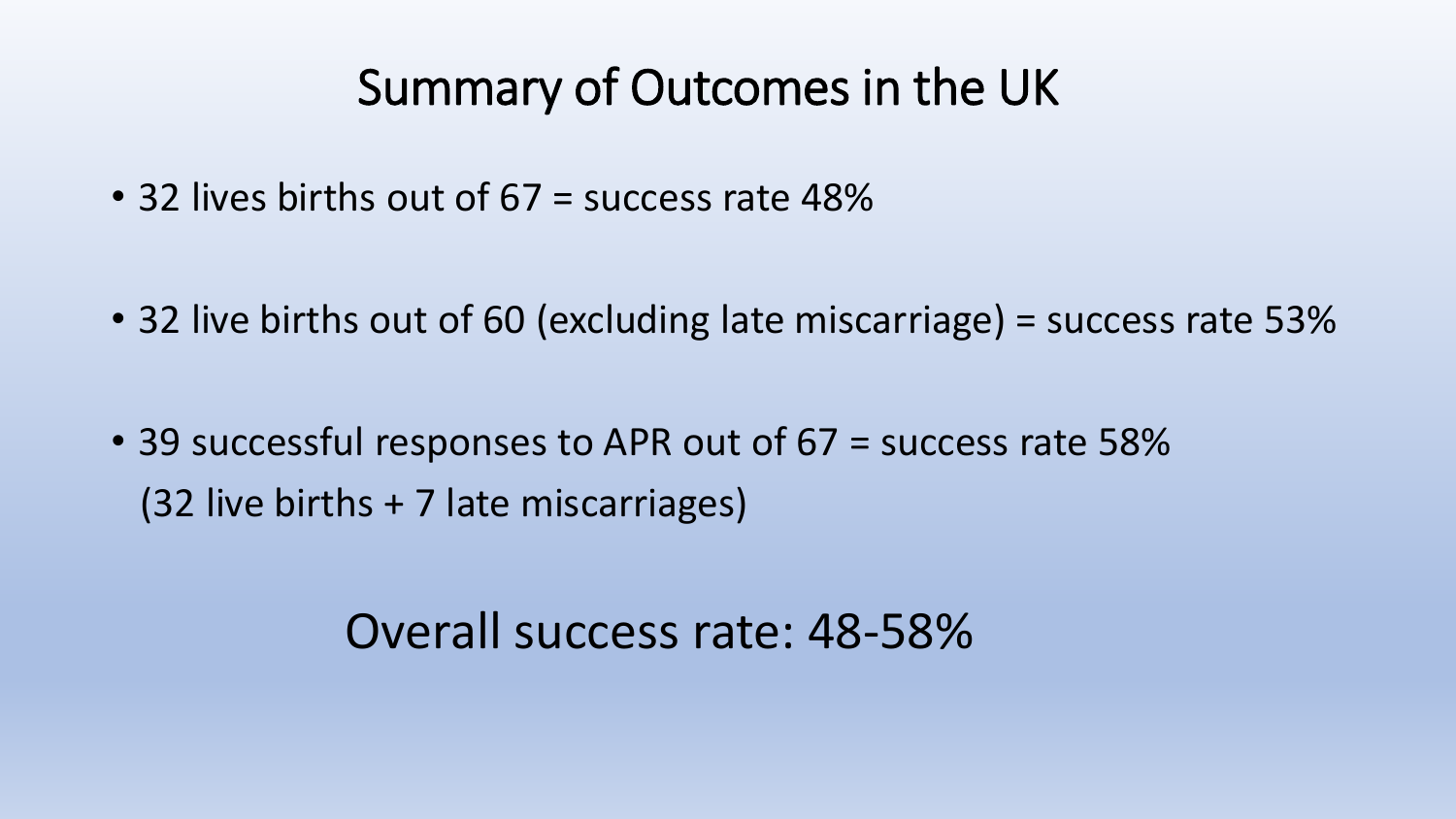#### Expected Success Rates with APR

- If both Mifepristone and Misoprostol administered 1-2% survival
- If Mifepristone administered but no Misoprostol and no APR <25% survival
- If Mifepristone administered but no Misoprostol and if APR administered

50-55% survival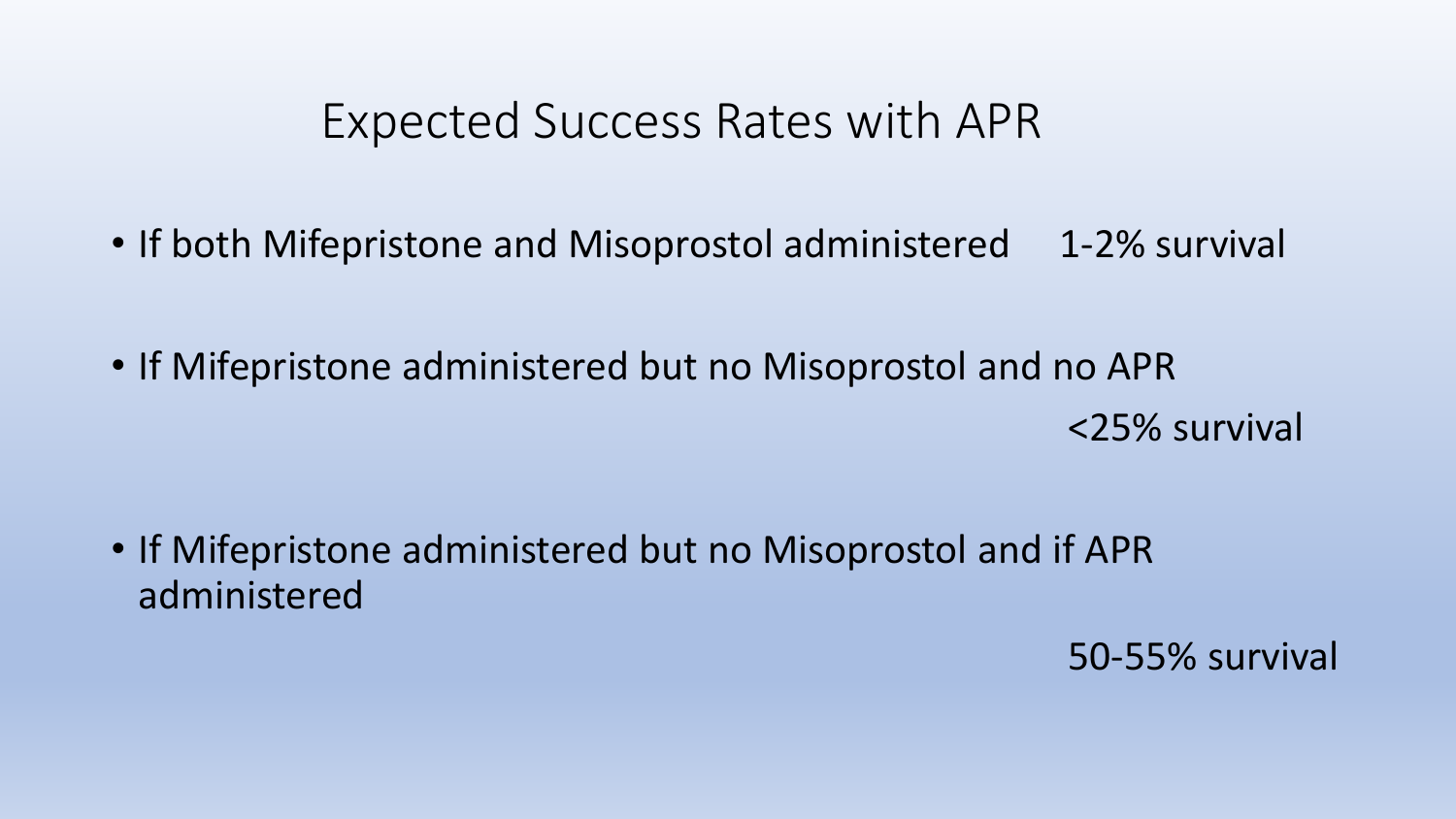## Potential objections

- Little or no demand **"Women don't change their minds."**
- **"Junk science" with no convincing supportive evidence**  firm scientific basis, animal models with successful treatment and increasing numbers of successful real life cases (261 to April 2018, >3000 by December 2021)
- **Risks to developing foetus in the event of survival**  none demonstrated (congenital abnormalities similar to normal population)
- Promotion of guilt feelings if guilt experienced suggests that mother was already having serious doubts about proceeding with abortion
- "Unlicensed" treatment for this indication
- **Risk of severe haemorrhage by not completing abortion** (Creinin et al 2020)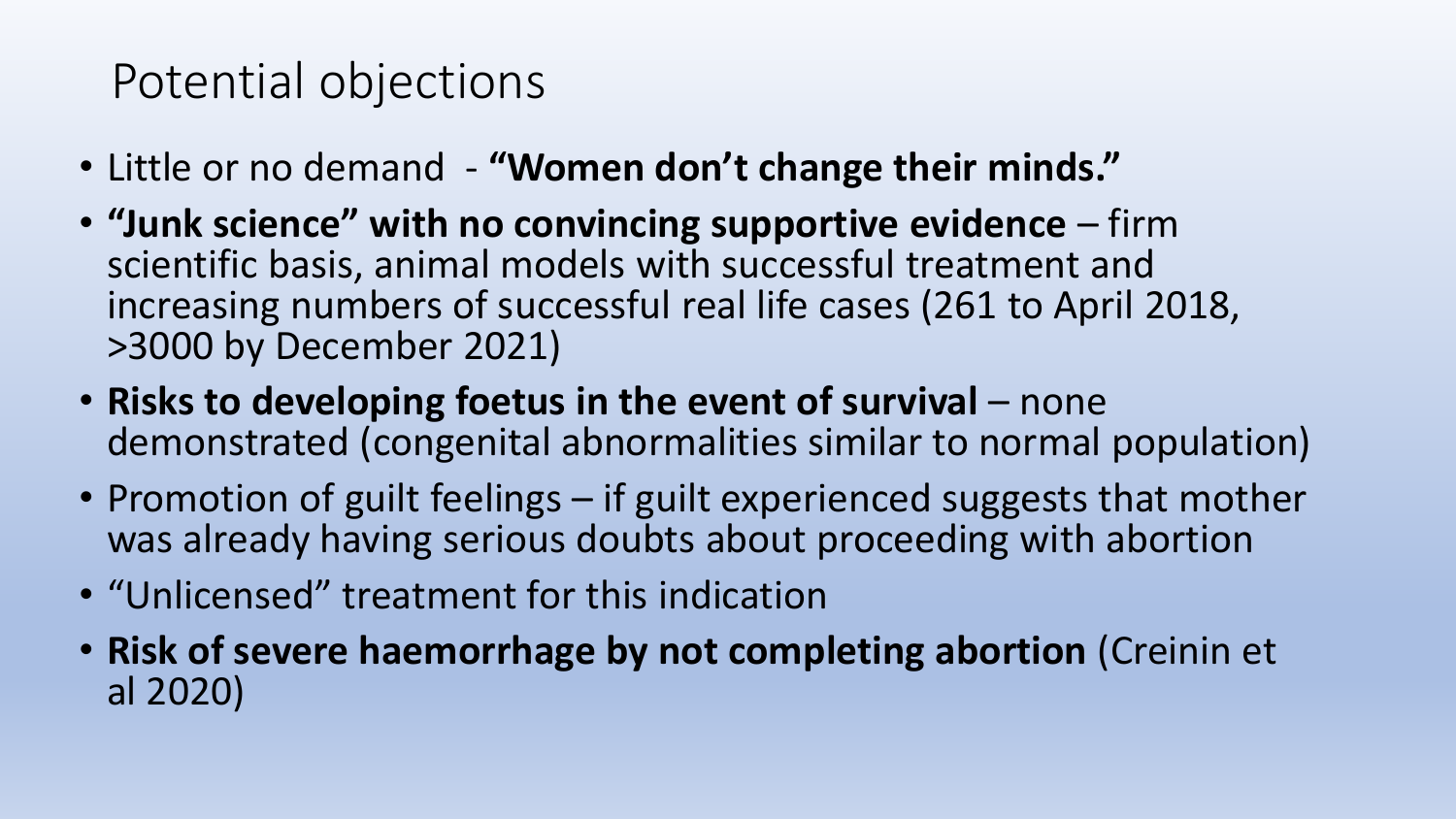#### Allegations and Charges – endorsed by General Medical Council following complaints by abortion industry

- Remotely prescribed an unlicensed medication without evidence-base
- Did not liaise with abortion providers as the primary care giver
- Denied patients opportunity to seek independent counselling
- Enforced personal beliefs on vulnerable patients
- Arranged USS scans privately to conceal possibility of foetal abnormalities
- Gave money for medications and scans and arranged childcare
- Caused distress and delay in patients obtaining abortion care
- Acted outside area of competence
- Did not follow NICE guidelines on abortion provision
- Failed to suitably consent patients and to maintain suitable medical records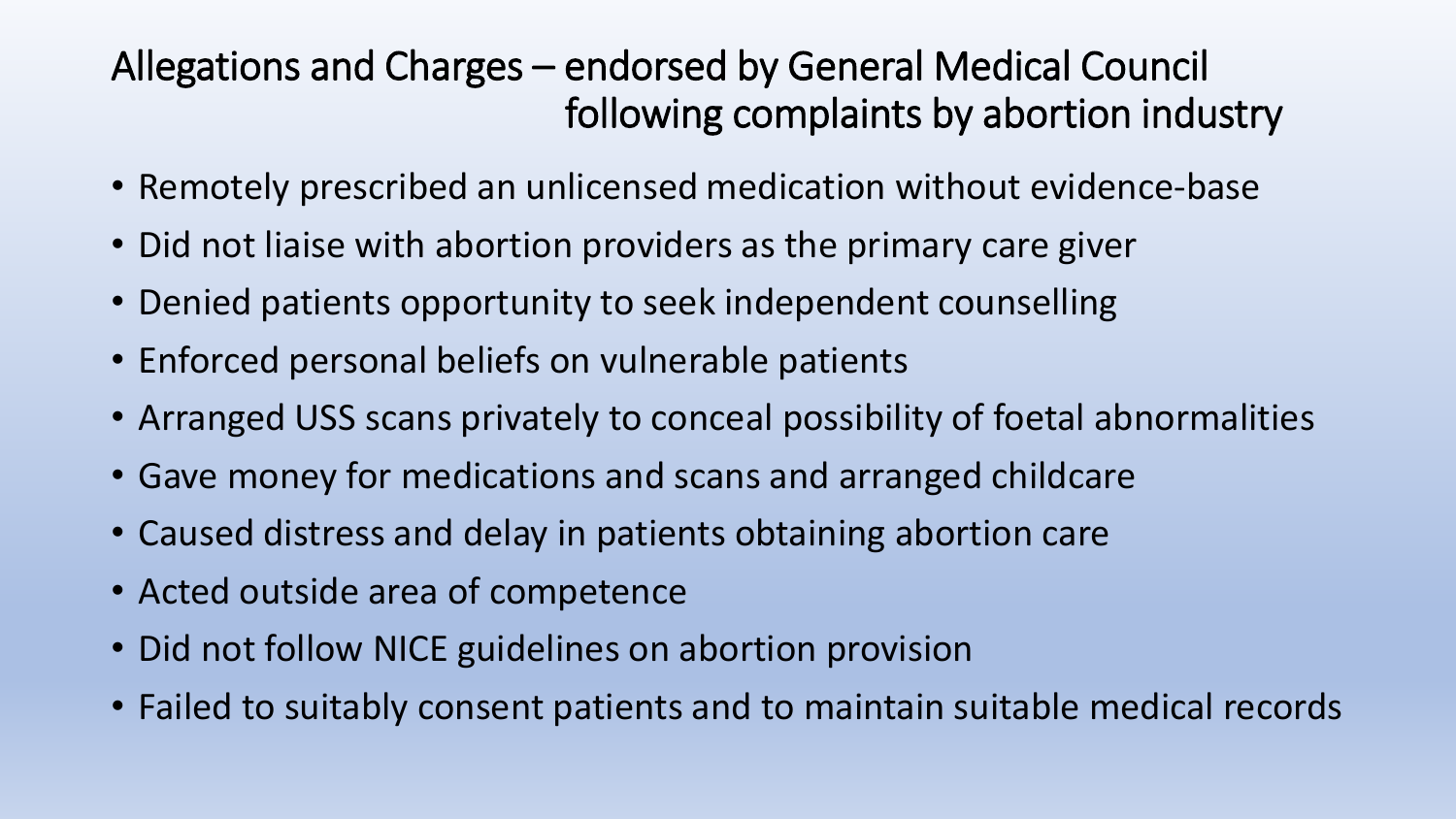Conditions on the doctor's registration From 12 May 2021 – initial IOT hearing [in relation to Dr Dermot Kearney, GMC number 6067905]

*"5. He must not prescribe, administer or recommend progesterone for abortion reversal treatments."*

Conditions remain in place:

IOT early review 3 August 2021

IOT 6 month review 26 January 2022

High Court Hearing scheduled for Thursday 24th February 2022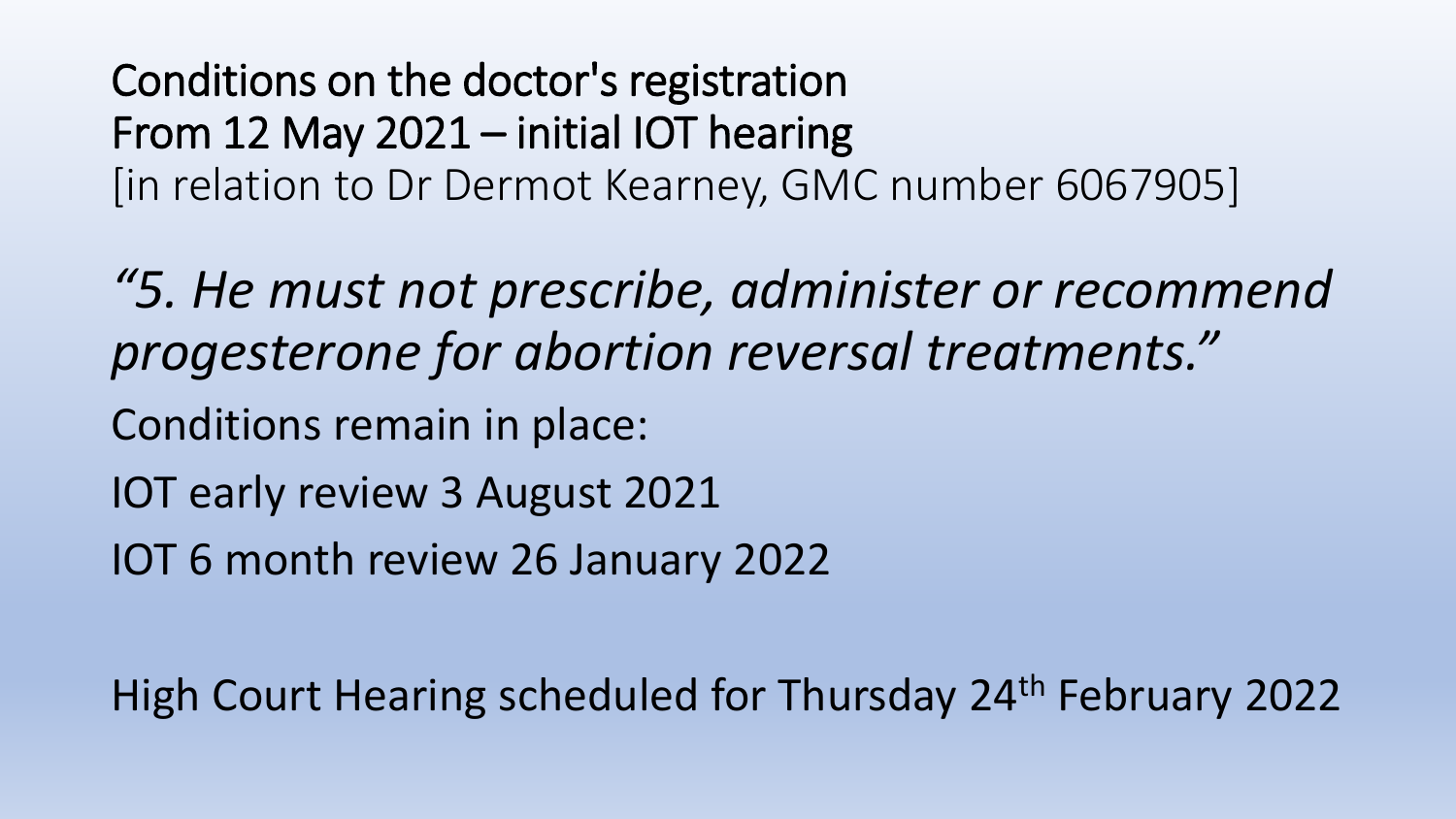



Case dismissed against doctor who provided support to women February 18th 2022